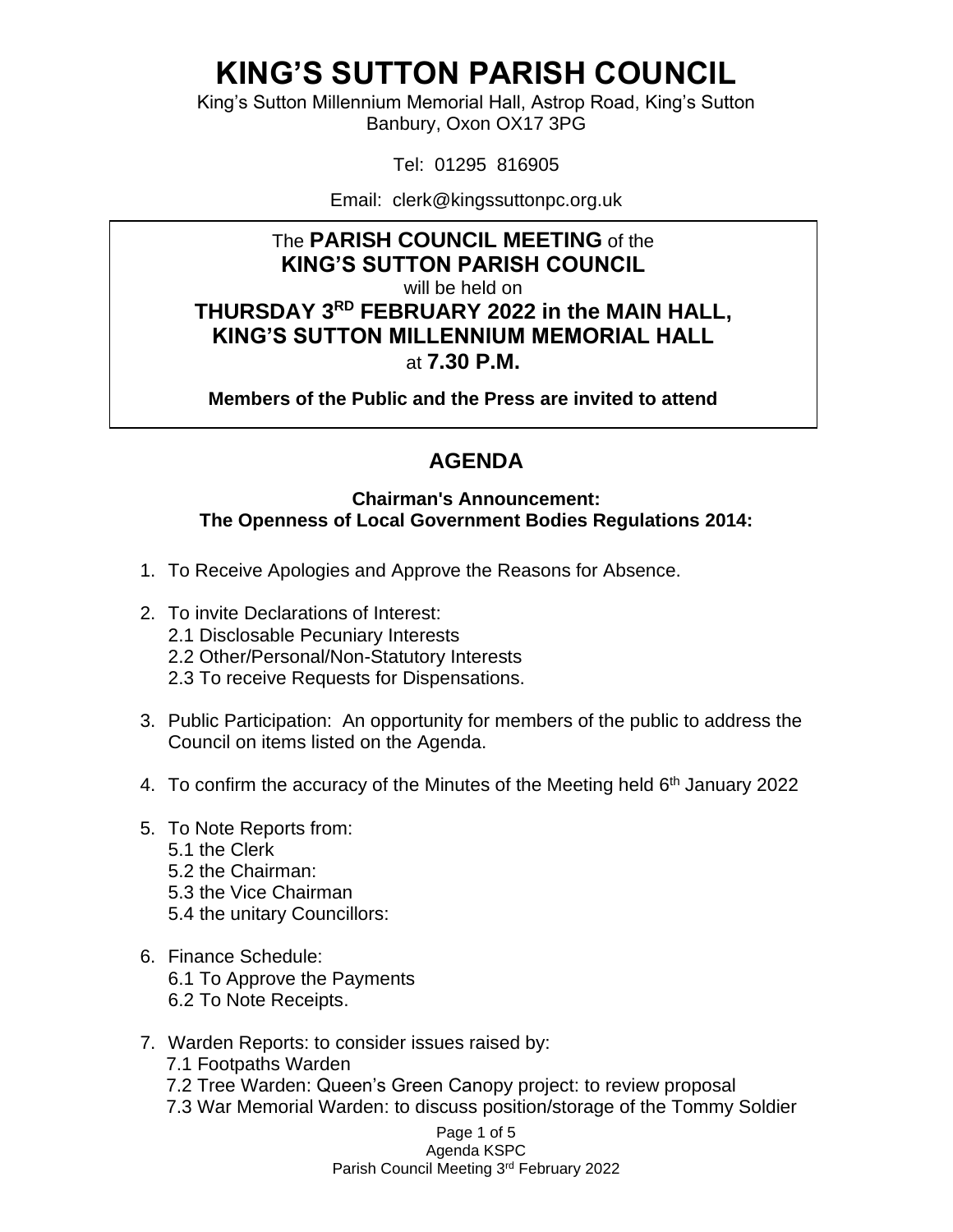King's Sutton Millennium Memorial Hall, Astrop Road, King's Sutton Banbury, Oxon OX17 3PG

- 8. Lighting: to consider proposal to improve lighting by converting to LED
- 9. Consultation: to consider responding to WNC's Enhanced Partnership Plan and Scheme For Buses
- 10.To note Northants CALC's Asset Mapping Project (AMP) and to re-consider creating an AMP Working Group comprising one officer and two Councillors
- 11.Training: courses and workshops
	- 11.1 To receive requests for places on courses,
	- 11.2 To receive feedback from Councillors on attended courses

#### 12.Planning:

 12.1 Chairman's Report 12.2 To consider recommendations from the Meeting held at 6.30 p.m. on 3rd February 2022 12.2.1 Applications: Application No WNS/2022/0018/FUL Proposal: Replacement windows and front door Location: 11-12 Red Lion Street Kings Sutton OX17 3RH

<https://snc.planning-register.co.uk/plandisp.aspx?recno=112666>

12.2.2 Application No WNS/2022/0042/FUL

Proposal: Additional two tone green porous asphalt tennis court with perimeter fencing plus porous asphalt link path from existing car park. Location: The Playing Fields Astrop Road King's Sutton OX17 3PS <https://snc.planning-register.co.uk/plandisp.aspx?recno=112726>

12.2.3 Application No WNS/2022/0100/FUL

Proposal: Change of use of agricultural buildings to B8 storage use to include demolition of further building and moving of existing bridleway. Location: Astrop Park Farm Astrop Park Kings Sutton OX17 3QN <https://snc.planning-register.co.uk/plandisp.aspx?recno=112814>

12.2.4 Application No WNS/2022/0106/PA – FOR INFORMATION ONLY Proposal: Determination as to whether prior approval is required (under Class R of Part 3 of the above Order) for the change of use of (an) agricultural building to a flexible use falling within (Class B8) storage or distribution Location: Astrop Park Farm Astrop Park Kings Sutton OX17 3QN <https://snc.planning-register.co.uk/plandisp.aspx?recno=112813>

12.2.5 Application No WNS/2022/0071/MAO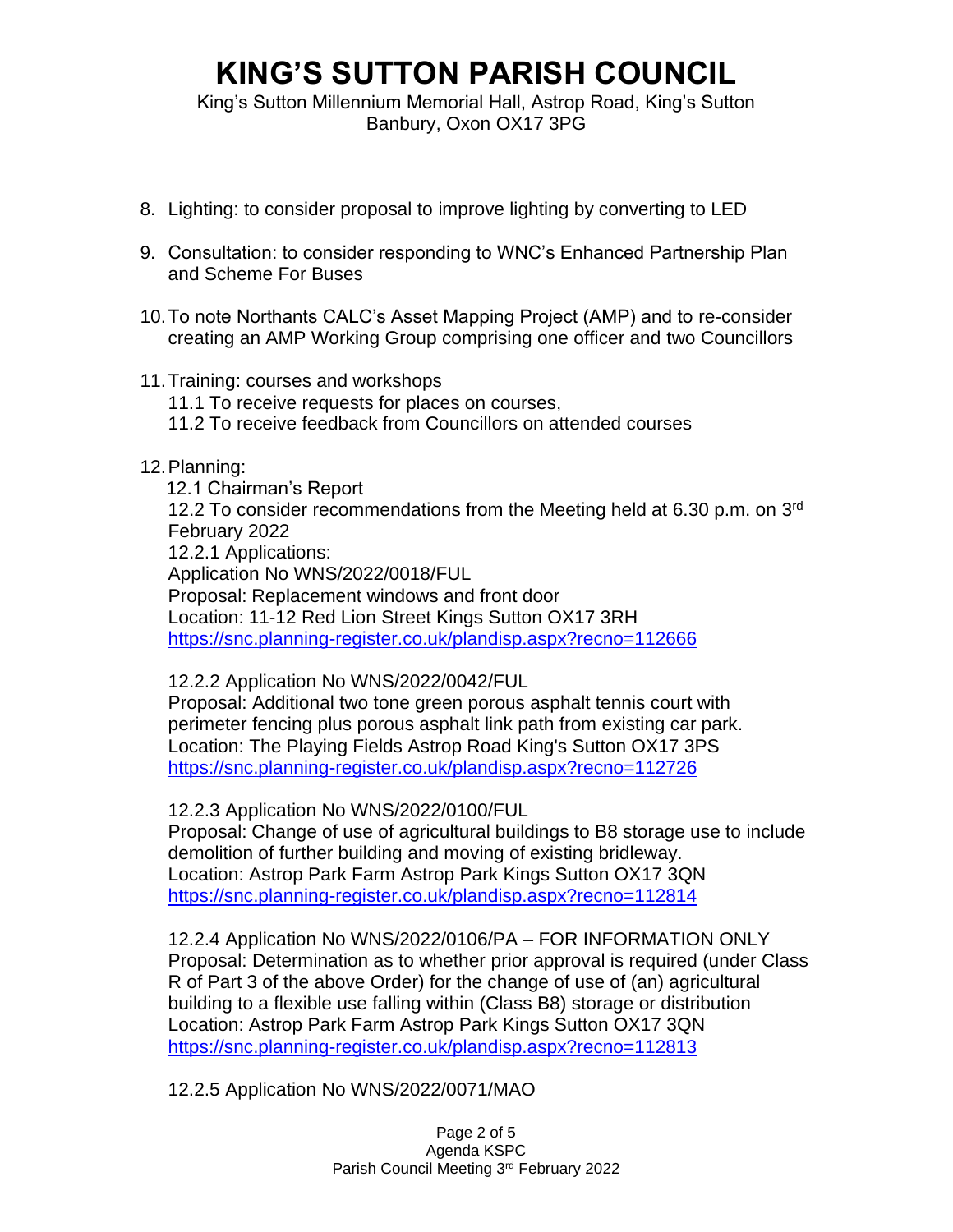King's Sutton Millennium Memorial Hall, Astrop Road, King's Sutton Banbury, Oxon OX17 3PG

Proposal: Outline planning permission for residential development of up to 31 no. dwellings with all matters reserved except access .Including affordable housing, together with creation of new areas of open space, a new access off Hampton Drive, landscaping and all enabling and ancillary works. Location: Land North Off Blenheim Rise, Kings Sutton, Northamptonshire <https://snc.planning-register.co.uk/plandisp.aspx?recno=112764> *(Application will also be considered at the meeting on Thursday 3rd March)*

13.Finance Governance & Policy Committee:

13.1 Chairman's Report:

13.2 To consider Recommendations from the Meeting held on 18<sup>th</sup> January 2022:

Recommendation 1: To approve:

1.1 Financial Risk Assessment 2021/2022

1.2 Statement of Internal Control for the year ending 31st March 2022

Recommendation 2: To accept the review of the System of Internal Control and note the effectiveness of the System of Internal Control

Recommendation 3: Asset Register: to approve

Recommendation 4: Traffic Calming Scheme: Astrop Road

4.1 To offer to contribute 50% of the costs, to a maximum of £25,000 towards a Highways Improvement Project to install a chicane in the area (noting that the Evenley project cost approximately £50,000) accepting that despite the Parish Council's best endeavours, there was no guarantee that the bid would be successful

4.2 To explore the options relating to increasing lighting provision in the area, noting that power is necessary to light up the proposed chicane and that consideration is also given to installing a VAS system in the vicinity

Recommendation 5: Communications Working Group: to approve the Terms of Reference

Recommendation 6: CCTV:to approve the Draft Memorandum of Understanding, (accepting that both parties would ultimately need to approve the document) with an amendment clarifying the ownership/management relationship between the two parties.

Recommendation 7: Queen's Platinum Jubilee: to ringfence £1000 of the budgeted £2000 expenditure for an event to be held on Sunday 5th June on the Rec/ in KSMMH

Recommendation 8: to approve the updated Statement of Key Objectives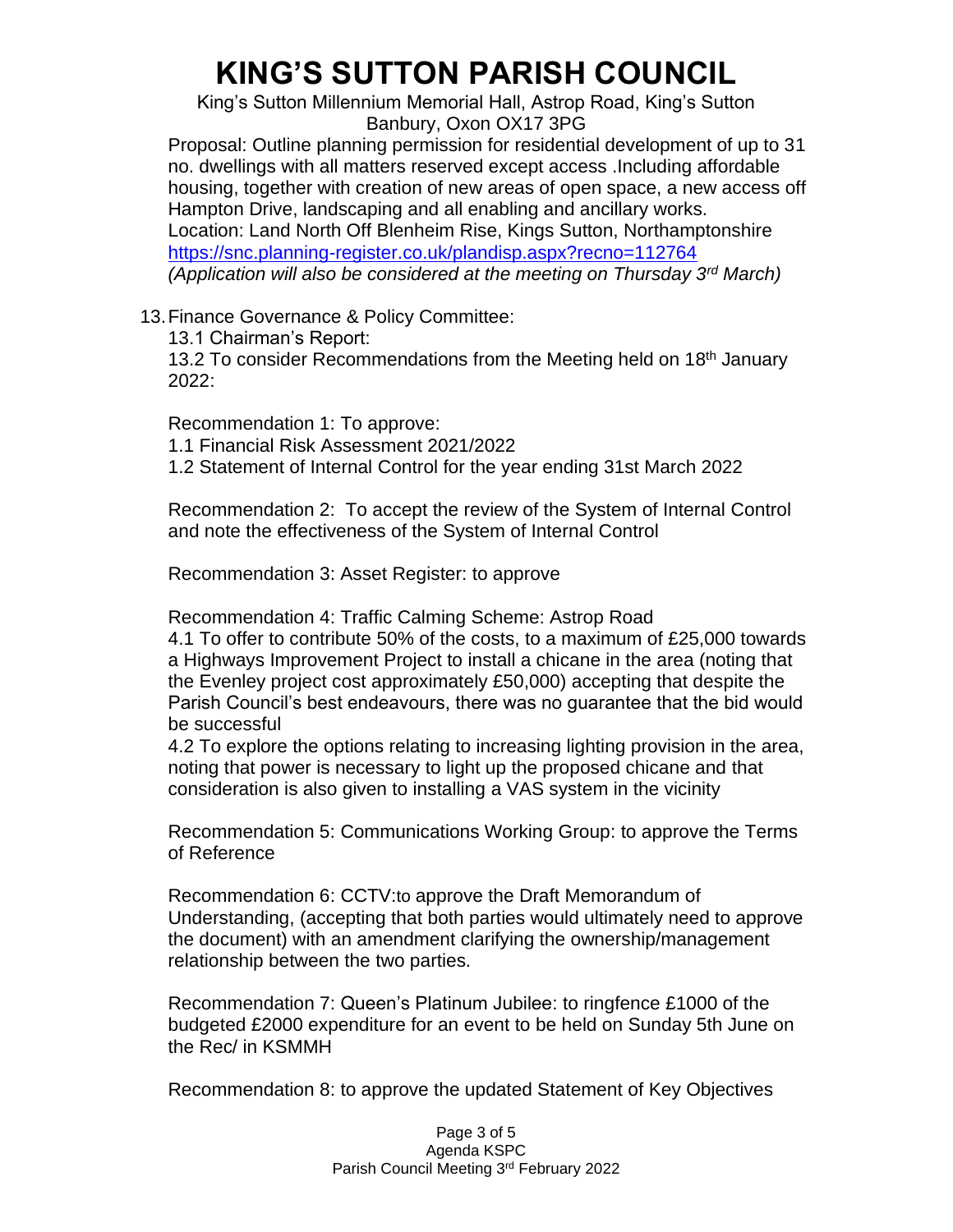King's Sutton Millennium Memorial Hall, Astrop Road, King's Sutton Banbury, Oxon OX17 3PG

Recommendation 9: Grant Applications from Village Groups and **Organisations** 

9.1 To approve the King's Sutton Playing Fields' Association application of £1848 for CCTV installation.

9.2 To approve King's Sutton Preschool's application for climbing equipment CCTV installation to a value of £2697

9.3 To pledge £4000 towards the King's Sutton Tennis Club's project for a fourth court and access development, providing that all funding applications are in place, noting that this would also assist with matched funding applications

9.4 To pledge £4000 to the It's for the Kids project for enhanced playground and outdoor learning, pending finalised costings/details being received and all other funding streams being in place

9.5 To respond to King's Sutton Football Club that the Parish Council would be minded to be supportive of an application for a specific mower (with quotation provided) once clarification is received as the reason why a new mower is required as grants have previously been awarded for mowing equipment by the Parish Council

Recommendation 10: Meeting Schedule 2022-23: to approve

14.Project Updates: To receive Reports and put questions regarding:

- 14.1 The Cemetery Extension
- 14.2 Implementation of Car Charging Points
- 15.To consider approving a Draft Policy regarding the CCTV system
- 16.Communications Working Group: to consider a proposal regarding a new website and communications system
- 17.To receive update on the photography competition on the website
- 18.Councillor and Representative Reports: To receive Reports and put Questions to:
	- 18.1 Councillors For:
	- 18.1.1 Amenities:
	- 18.1.2 Cemetery:
	- 18.1.3 Communications:
	- 18.1.4 Lighting:
	- 18.1.5 The Rec:
	- 18.1.6 Traffic Calming and Highways:
	- 18.1.7 Litter Picking

18.2 Representatives:

18.2.1 King's Sutton Playing Fields Association:

Page 4 of 5 Agenda KSPC Parish Council Meeting 3rd February 2022